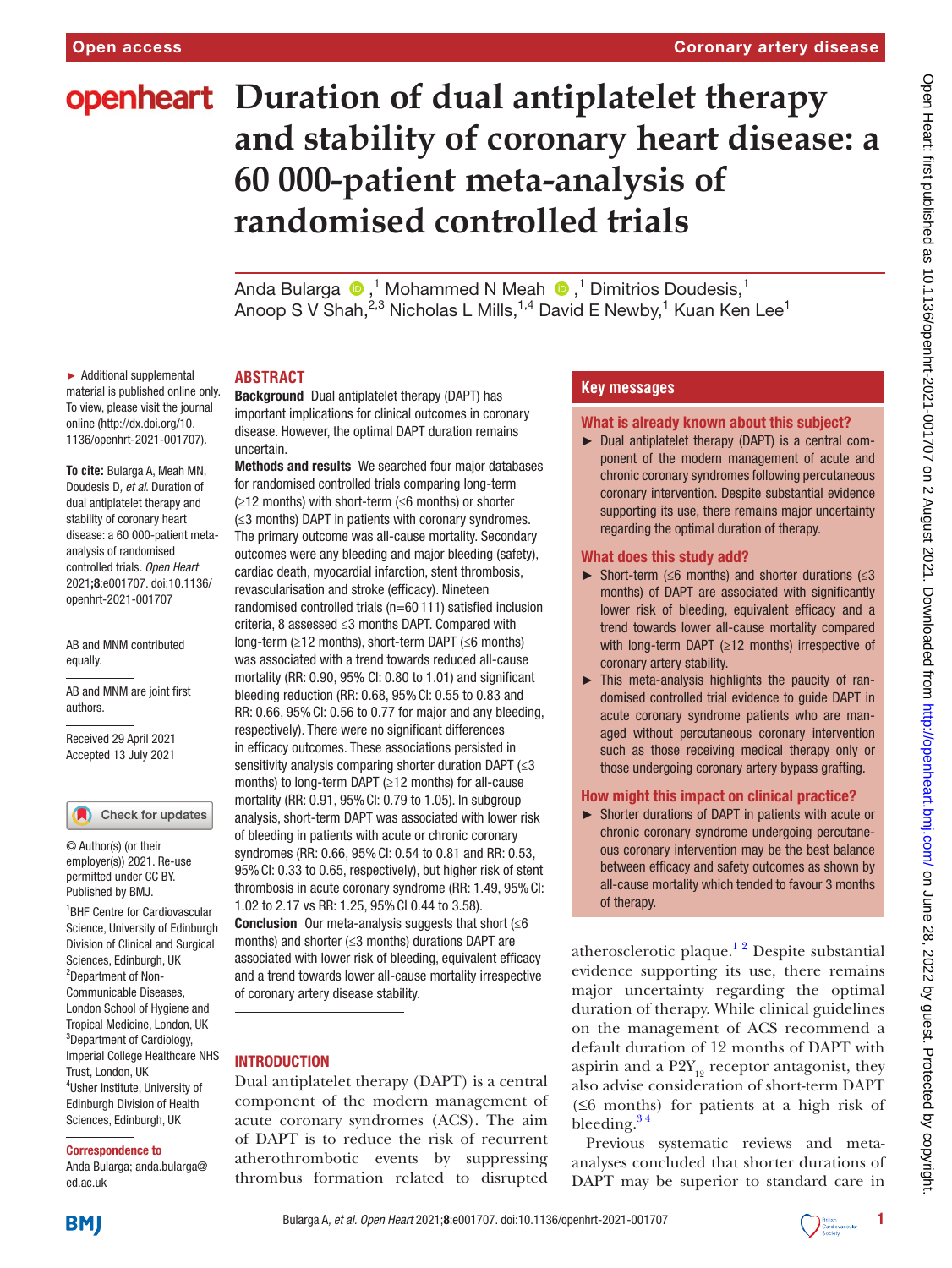most patients, with apparent small reductions in all-cause mortality.<sup>56</sup> This suggests that the risk of major bleeding outweighs any benefit gained from the reduction in future atherothrombotic events. These meta-analyses reviewed trials which, for the most part, evaluated DAPT following percutaneous coronary intervention with drug-eluting stents in patients with chronic coronary syndromes. Recently, there have been several large-scale randomised controlled trials evaluating shorter durations of DAPT ( $\leq$ 3 months) in the setting of ACS.<sup>[7–9](#page-9-0)</sup>

Here, we perform an updated systematic review and meta-analysis comparing outcomes in long-term DAPT  $(\geq 12$  months) with short-term ( $\leq 6$  months) and shorter (≤3 months) durations of DAPT incorporating the latest randomised controlled trial evidence.

## **METHODS**

#### Data sources and search strategy

This systematic review and meta-analysis followed the Cochrane Collaboration guidelines and the Preferred Reporting Items for Systematic Reviews and Meta-Analyses [\(online supplemental research checklist\)](https://dx.doi.org/10.1136/openhrt-2021-001707) and was performed according to a prespecified analysis plan ([online supplemental appendix\)](https://dx.doi.org/10.1136/openhrt-2021-001707). $10^{-11}$  Two independent investigators (MM and AB) performed the literature search using four major databases: Central, Embase, Medline and Web of Science from 1950 to February 2020. In addition, online resources including ClinicalTrials.gov and proceedings from major cardiovascular conferences were also screened. The search strategy was individually tailored to each database ([online supplemental S1 table](https://dx.doi.org/10.1136/openhrt-2021-001707)). Relevant search items such as: 'coronary syndrome', 'antiplatelet therapy', 'platelet aggregation inhibitor', 'drug eluting stent', 'coronary intervention' were included in the Medical Subject Heading search.

#### Study selection

Randomised controlled trials comparing different durations of DAPT, irrespective of presentation (acute or chronic coronary syndromes), or the management strategy (percutaneous coronary intervention, coronary artery bypass graft surgery or medical therapy alone) that assessed at least one of the prespecified outcomes of interest were included in this systematic review and metaanalysis. The DAPT durations of interest were ≤6 months (short-term) versus ≥12 months (long-term). Studies which compared mid-term DAPT (>6but<12 months) to long-term (≥12 months) or standard term (12 months) to longer-term (>18 months) DAPT were excluded.<sup>12-15</sup> Cross-sectional studies, observational studies, case reports or case series were also excluded.

#### Quality assessment and data extraction

Two investigators (MM and AB) independently screened article titles and abstracts to exclude any trials which did not match the research question of interest. Subsequently, the two reviewers independently screened the eligible full-text articles to identify randomised controlled trials

which met the prespecified inclusion criteria. The reference lists of the relevant studies were manually checked to identify potentially missed studies. Data extraction was conducted independently by two authors (MM and AB) and any conflicts related to data extraction were resolved through discussion and review of data or consensus from a third author (KKL).

Data extraction included study characteristics (trial registration number, trial name, trial period, study centre(s), year of publication, first author, randomisation arms (intervention vs control), study population according to randomisation arm, treatment strategy according to randomisation arm, randomisation time, follow-up duration, outcome measures including primary, secondary outcomes and relevant definitions [\(table](#page-2-0) 1). Baseline characteristics for study population (age, sex, ACS at presentation, patients with background history of diabetes mellitus, ischaemic heart disease, peripheral vascular disease, renal impairment and cardiovascular risk factors) [\(online supplemental S2 table](https://dx.doi.org/10.1136/openhrt-2021-001707)) were collected where available, and relevant risk estimates for the primary trial outcome and meta-analysis outcomes of interest ([online supplemental S3 table\)](https://dx.doi.org/10.1136/openhrt-2021-001707).

The study quality was assessed using the Cochrane Collaboration tool for assessment of risk of bias, which includes random sequence generation; allocation concealment; blinding of participants, personnel and outcome assessors; incomplete outcome data; selective reporting and other sources of bias. $16$  Disagreements were resolved by consensus.

#### Definition of outcomes

The primary outcome was all-cause mortality and secondary efficacy outcomes were cardiac death, myocardial infarction, stent thrombosis, coronary revascularisation and stroke. Secondary safety endpoints were any bleeding and major bleeding. Stent thrombosis included definite or probable thrombosis according to individual trial definitions and criteria from the Academic Research Consortium.<sup>[17](#page-9-4)</sup> Trial definitions for major and any bleeding were applied, and these included the Thrombolysis in Myocardial Infarction or Bleeding Academic Research Consortium criteria [\(online supplemental S4](https://dx.doi.org/10.1136/openhrt-2021-001707)  [table](https://dx.doi.org/10.1136/openhrt-2021-001707))[.18 19](#page-9-5) Randomised controlled trials which did not report event rates or risk estimates for the prespecified endpoints were not included in the overall meta-analysis estimates.

### Statistical analysis

In this pairwise meta-analysis, risk estimates and event rates for each outcome of interest were extracted from the randomised controlled trials. Risk ratios and 95% CI were used as summary statistics to evaluate the effect of DAPT duration on the outcomes of interest. Pooled metaanalysis risk estimates were computed using a randomeffects model. Risk ratios greater than one represented benefit associated with the longer DAPT duration arm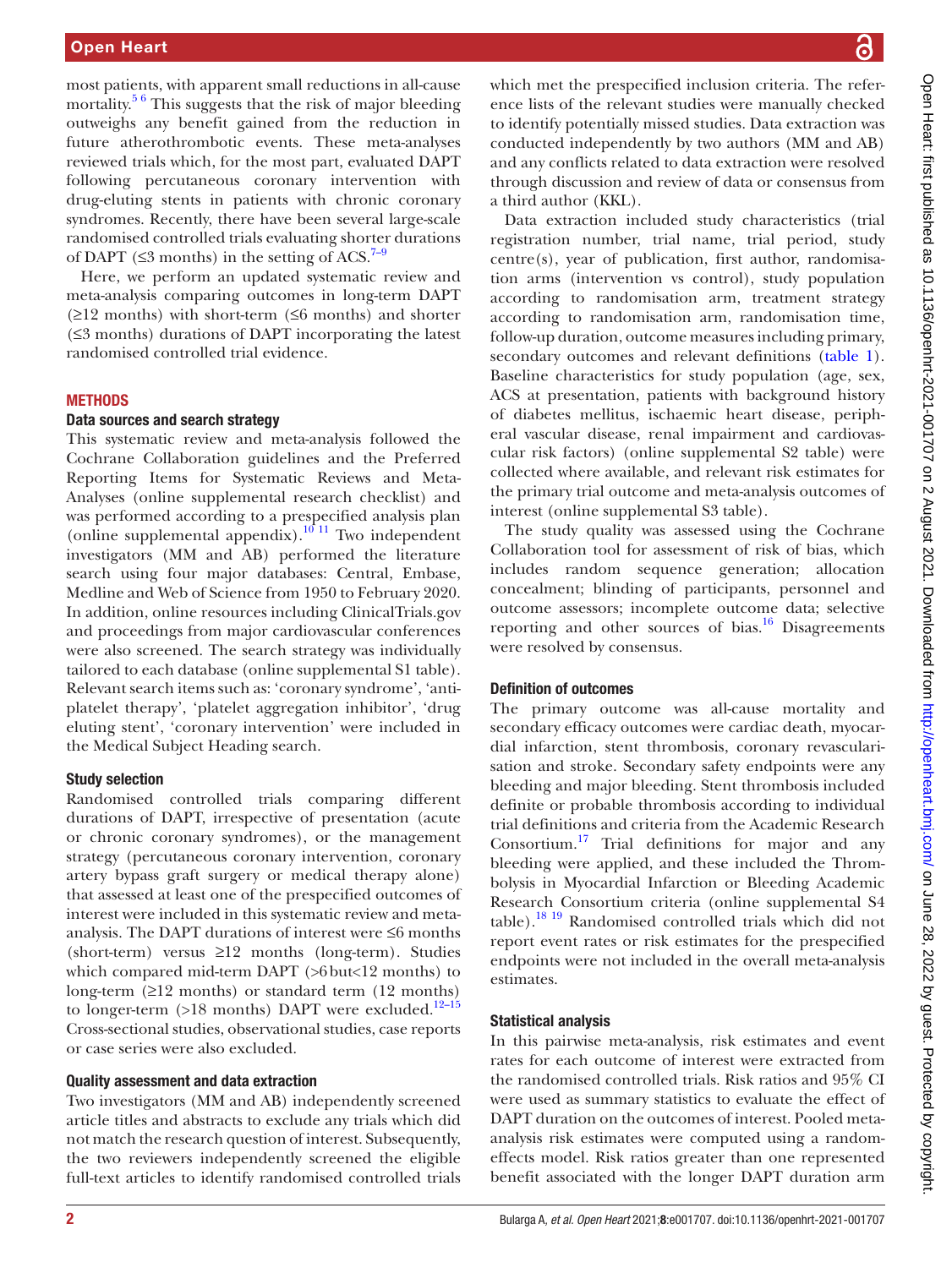<span id="page-2-0"></span>

| Table <sub>1</sub>                                               |                                           | Study characteristics according to randomisation arm |                          |                                                            |                                                                                                           |                                               |           |                                                                                                                                                                   |
|------------------------------------------------------------------|-------------------------------------------|------------------------------------------------------|--------------------------|------------------------------------------------------------|-----------------------------------------------------------------------------------------------------------|-----------------------------------------------|-----------|-------------------------------------------------------------------------------------------------------------------------------------------------------------------|
|                                                                  | <b>DAPT</b>                               |                                                      |                          | CCS                                                        |                                                                                                           |                                               |           |                                                                                                                                                                   |
| Study                                                            | (months)<br>duration                      | population<br><b>Total</b>                           | population<br>ACS        | population                                                 | DAPT regimen                                                                                              | Randomisation                                 | Follow-up | Primary outcome                                                                                                                                                   |
| CREDO* (Steinhubl<br>et a $l^{39}$ 2002)                         | 12                                        | 1053<br>1063                                         | 704 (67%)<br>703 (66%)   | 360 (34%)<br>349 (33%)                                     | Aspirin 81-325 mg plus clopidogrel 75 mg<br>Aspirin 81-325 mg plus placebo                                | Prior to index PCI                            | 12 months | and stroke in the intention-to-treat population.<br>Composite of death, myocardial infarction (MI)                                                                |
| DAPT-STEMI (Kedhi<br><i>et al</i> <sup>40</sup> 2018)            | $\circ$<br>$\approx$                      | 433<br>437                                           | 433 (100%)<br>437 (100%) | $0 (0\%)$<br>0(0%                                          | Aspirin 75-100 mg plus prasugrel 10 mg or<br>5 mg/ticagrelor 90 mg/clopidogrel 75 mg<br>Aspirin 75-100 mg | Six months following<br>index PCI             | 24 months | Composite of all-cause mortality, any MI, any<br>revascularisation, stroke or thrombolysis.                                                                       |
| EXCELLENT (Gwon<br>et a $f''$ 2012)                              | 6<br>$\frac{1}{2}$                        | 722<br>721                                           | 369 (51%)<br>375 (52%)   | 346 (48%)<br>353 (49%)                                     | Aspirin 100-200 mg plus clopidogrel 75 mg<br>Aspirin 100-200 mg                                           | At index PCI                                  | 12 months | Composite of cardiac death, MI or target vessel<br>revascularisation.                                                                                             |
| GLOBAL LEADERS*<br>(Vranckx <i>et al</i> <sup>1</sup><br>2018)   | $\frac{1}{2}$<br>$\overline{\phantom{0}}$ | 7980<br>7988                                         | 3737 (47%)<br>3750 (47%) | 4230 (53%)<br>4251 (53%)                                   | Ticagrelor 90 mg or clopidogrel 75 mg and<br>aspirin 75-100 mg<br>Ticagrelor 90 mg                        | At index PCI                                  | 24 months | Composite of all-cause death or new Q-wave<br>MI.                                                                                                                 |
| I-LOVE-IT-2 (Han <i>et</i><br>al <sup>42</sup> 2016)             | $\circ$<br>12                             | 920<br>909                                           | 752 (83%)<br>744 (81%)   | 176 (19%)<br>157 (17%)                                     | Aspirin 100 mg and clopidogrel 75 mg<br>Aspirin 100 mg                                                    | At index PCI                                  | 18 months | Target lesion failure.                                                                                                                                            |
| ISAR-SAFE (Schulz-<br>Schupke <i>et al</i> <sup>13</sup><br>2015 | 6<br>$\tilde{c}$                          | 2003<br>1997                                         | 794 (40%)<br>807 (40%)   | 1203 (60%)<br><b>Dol</b><br>1196 (60                       | clopidogrel 75 mg or ticlopidine 200 mg<br>Aspirin 81-162 mg combined with<br>Aspirin 81-162 mg           | Six months after<br>index PCI                 | 9 months  | (definite or probable), stroke or thrombolysis in<br>myocardial infarction (TIMI) major bleeding.<br>Composite of death, MI, stent thrombosis                     |
| ITALIC (Didier <i>et al<sup>44</sup></i><br>2017)                | $\mathbf{\Omega}$<br>24                   | 926<br>924                                           | 406 (44%)<br>400 (43%)   | 526 (57%)<br>518 (56%)                                     | Aspirin 75 mg and clopidogrel 75 mg or<br>prasugrel 60 mg or ticagrelor 90 mg<br>Aspirin 75 mg            | Six months following<br>index PCI             | 24 months | vessel revascularisation, stroke, major bleeding<br>Composite of all-cause mortality, MI, target<br>stent thrombosis.                                             |
| IVUS-XPL (Hong et<br>$a^{45}$ 2016)                              | 9<br>$\overline{2}$                       | 699<br>701                                           | 343 (49%)<br>343 (49%)   | $\mathcal{S}_0$<br>$\mathcal{S}_{0}$<br>356 (51<br>358 (51 | Aspirin 100 mg plus clopidogrel 75 mg<br>Aspirin 100 mg                                                   | At index PCI                                  | 12 months | Composite of cardiac death, MI, stroke or TIMI<br>major bleeding.                                                                                                 |
| NIPPON (Nakamura<br>et al $^{46}$ 2017)                          | $\circ$<br>$\frac{8}{1}$                  | 1653<br>1654                                         | 527 (32%)<br>552 (33%)   | 1127 (68%)<br>1101 (67%)                                   | clopidogrel 75 mg or ticlopidine 200 mg<br>Aspirin 81-162 mg combined with<br>Aspirin 81-162 mg           | At index PCI                                  | 18 months | Net adverse clinical and cerebrovascular events<br>defined as all cause death, Q-wave or non-Q-<br>wave MI, cerebrovascular events, and major<br>bleeding events. |
| OPTIMA-C (Lee <i>et</i><br>af <sup>47</sup> 2018)                | 6<br>$\frac{1}{2}$                        | 684<br>683                                           | 348 (51%)<br>344 (50%)   | 339 (50%)<br>336 (49%)                                     | Aspirin 100 mg plus clopidogrel 75 mg<br>Aspirin 100 mg                                                   | At index PCI                                  | 12 months | events (MACCE; cardiac death, target vessel-<br>Composite of major adverse cardiovascular<br>related MI, ischaemia driven target lesion<br>revascularisation.     |
| (Feres et<br>OPTIMIZE*<br>$a^{48}$ 2013)                         | S<br>$\frac{1}{2}$                        | 1556<br>1563                                         | 494 (32%)<br>502 (32%)   | 1054 (68%)<br>1069 (68%)                                   | Aspirin 100-200 mg plus clopidogrel 75 mg<br>Aspirin 100-200 mg                                           | At index PCI                                  | 12 months | Composite of death from all causes, MI, stroke<br>or major bleeding.                                                                                              |
| PRODIGY (Valgimigli<br>et al $t^8$ 2012)                         | 6<br>24                                   | 983<br>987                                           | 733 (75%)<br>732 (74%)   | 250 (25%)<br>255 (26%)                                     | Aspirin 80-160 mg plus clopidogrel 75 mg<br>Aspirin 80-160 mg                                             | One month after index 24 months<br><b>PCI</b> |           | Composite of death of any cause, nonfatal MI or<br>cerebrovascular accident; cardiovascular death,<br>the incidence of stent thrombosis and bleeding<br>outcomes. |
|                                                                  |                                           |                                                      |                          |                                                            |                                                                                                           |                                               |           | Continued                                                                                                                                                         |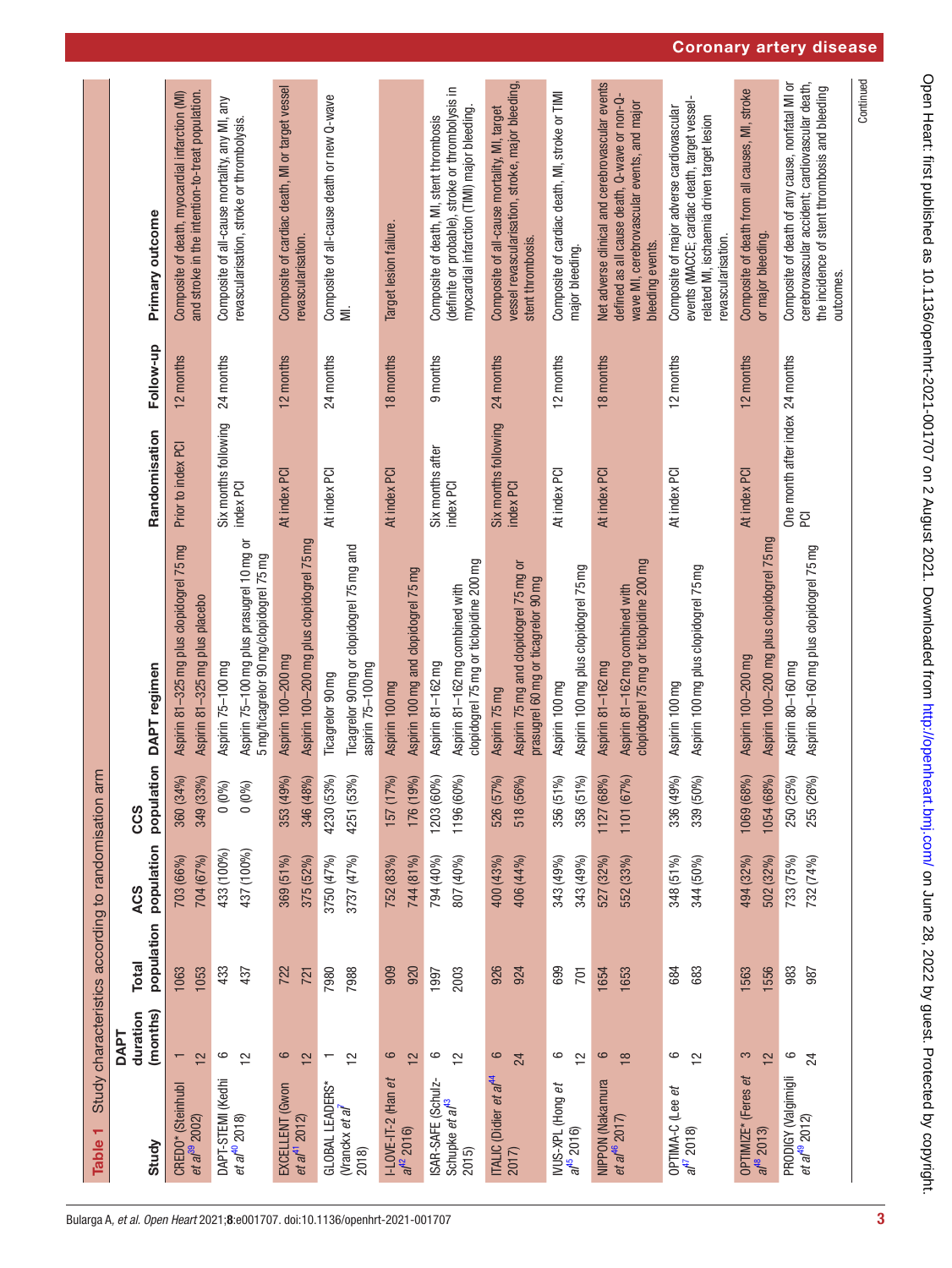| Aspirin and P2Y <sub>12</sub> inhibitor (prasugrel,<br>ticagrelor or clopidogrel)<br>population DAPT regimen<br><b>Aspirin</b><br>0(0%)<br>$0(0\%)$<br>CCS<br>population<br>727 (100%)<br>733 (100%)<br><b>ACS</b><br>population<br><b>Total</b><br>733<br>727<br>(months)<br>duration<br><b>DAPT</b><br>3<br>12<br>REDUCE* (De Luca<br>et a $^{60}$ 2019)<br>Study |               |           |                                                                                                                                                                                 |
|---------------------------------------------------------------------------------------------------------------------------------------------------------------------------------------------------------------------------------------------------------------------------------------------------------------------------------------------------------------------|---------------|-----------|---------------------------------------------------------------------------------------------------------------------------------------------------------------------------------|
|                                                                                                                                                                                                                                                                                                                                                                     | Randomisation | Follow-up | Primary outcome                                                                                                                                                                 |
|                                                                                                                                                                                                                                                                                                                                                                     | At index PCI  | 24 months | stent thrombosis, stroke, target vessel<br>Composite of all-cause death, MI,<br>revascularisation, bleeding.                                                                    |
| Aspirin 100 mg and clopidogrel 75 mg<br>Aspirin 100 mg<br>(96)<br>(%)<br>471 (44<br>490 (46<br>588 (56%)<br>568 (54%)<br>1059<br>1058<br>S<br>$\tilde{c}$<br>RESET* (Kim et al <sup>51</sup><br>2012)                                                                                                                                                               | At index PCI  | 12 months | Composite of death from cardiovascular cause,<br>MI, stent thrombosis, ischaemia driven target-<br>vessel revascularisation or bleeding.                                        |
| Aspirin plus clopidogrel 75mg<br><b>Aspirin</b><br>469 (69%)<br>488 (68%)<br>$213(31\%)$<br>229 (32%)<br>682<br>717<br>6<br>12<br>(Colombo <i>et al</i> $^{62}$<br>SECURITY*<br>2014                                                                                                                                                                                | At index PCI  | 24 months | Composite of cardiac death, MI, stroke, definite<br>bleeding, target vessel revascularisation, all-<br>or probable stent thrombosis, BARC 3 or 5<br>cause mortality.            |
| Aspirin 100 mg and clopidogrel 75 mg,<br>prasugrel 10 mg or ticagrelor 90 mg<br>Aspirin 100 mg<br>0(0%<br>0(0%)<br>1357 (100%)<br>1355 (100%)<br>1355<br>1357<br>6<br>$\tilde{c}$<br>SMART-DATE (Hahn<br><i>et al</i> 2018)                                                                                                                                         | At index PCI  | 18 months | Composite of all-cause mortality, MI or stroke.                                                                                                                                 |
| Aspirin 81-200 mg and clopidogrel 75 mg or<br>prasugrel 3.75 mg<br>Clopidogrel 75 mg<br>935 (62%)<br>%)<br>926 (61<br>565 (38%)<br>583 (39%)<br>1500<br>1509<br>12<br>$\overline{\phantom{0}}$<br>Watanabe et a <sup>p<sub>3</sub></sup><br>STOPDAPT-2*<br>2019)                                                                                                    | At index PCI  | 12 months | stent thrombosis, ischaemic or haemorrhagic<br>Composite of cardiovascular and bleeding<br>events (cardiovascular death, MI, definite<br>strokeor TIMI major or minor bleeding. |
| Ticagrelor 90 mg and aspirin<br>Ticagrelor 90 mg<br>$0 (0\%)$<br>0(0%)<br>1527 (100%)<br>1529 (100%)<br>1529<br>1527<br>S<br>$\frac{1}{2}$<br>(Kim et $aF^5$ 2020)<br>TICO*                                                                                                                                                                                         | At index PCI  | 12 months | Net adverse clinical events (TIMI major bleeding<br>and MACCE)                                                                                                                  |
| Ticagrelor 90 mg plus placebo<br>Ticagrelor 90 mg and aspirin<br>1282(44%)<br>1223 (34%)<br>2273 (56%)<br>2341 (66%)<br>3555<br>3564<br>S<br>12<br>TWILIGHT* (Mehran<br><i>et al</i> $2019$                                                                                                                                                                         | At index PCI  | 12 months | bleeding between randomisation and 1 year in<br>The first occurrence of BARC type 2, 3 or 5<br>time-to-event analysis.                                                          |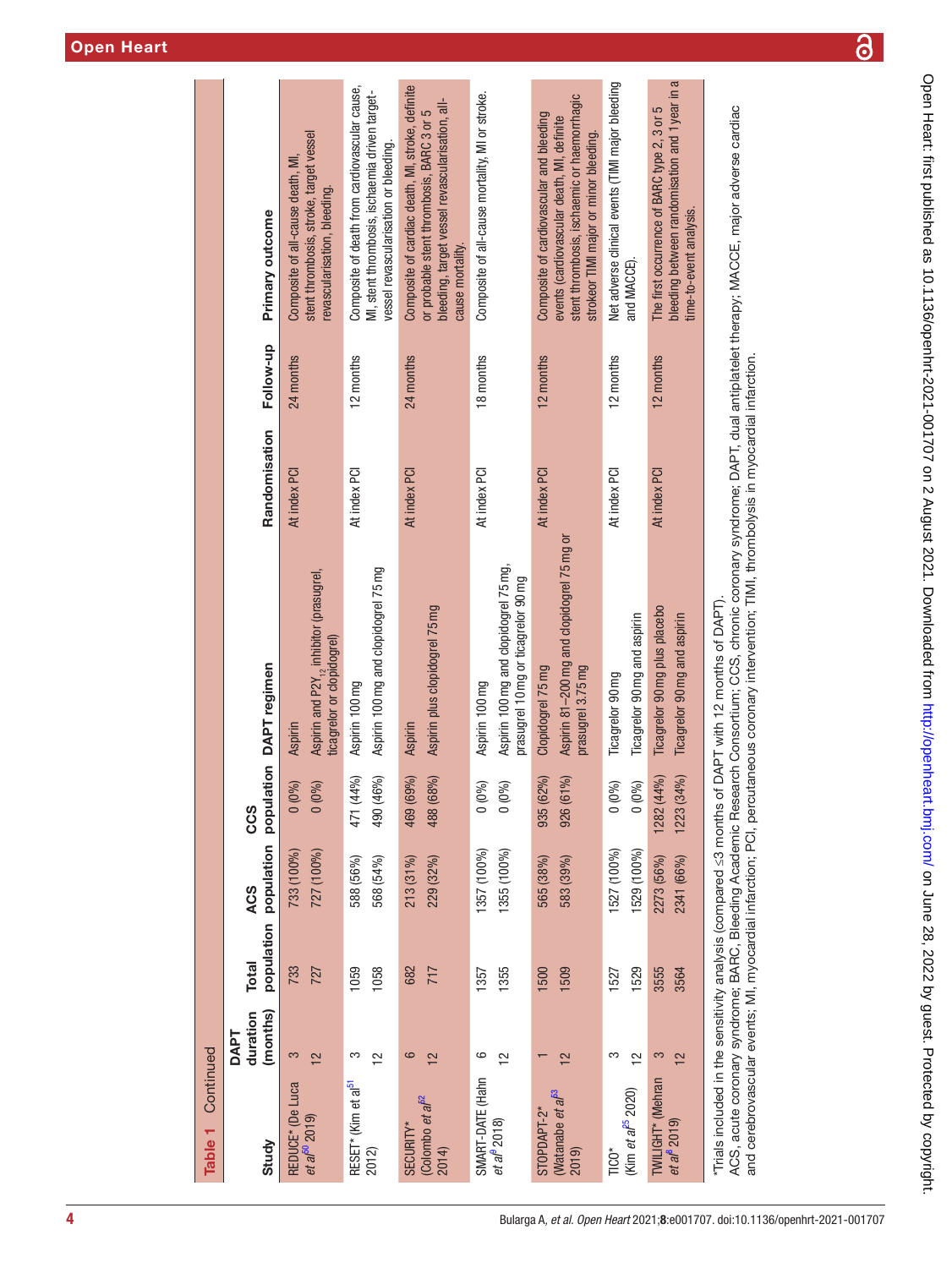

Figure 1 Forest plot showing overall pooled risk estimates according to outcomes of interest from all randomised controlled trials comparing short duration of dual-antiplatelet therapy (≤6 months) and long duration (≥12 months) included in this metaanalysis (n=60111). DAPT, dual antiplatelet therapy.

(control), and less than one was associated with benefit favouring the shorter duration arm (intervention).

Between study heterogeneity was assessed using the statistical inconsistency test  $(I^2=100\% \times (Q-df)/Q$ , where  $Q = \chi^2$  (Cochran's heterogeneity statistic) and df=its degrees of freedom), where  $I^2 \leq 25\%$  signifies low heterogeneity,  $I^2 \le 50\%$  is moderate heterogeneity and  $I^2 > 50\%$  is considered high heterogeneity.<sup>20</sup> Small study effects and potential publication bias were examined by constructing funnel plots for the clinical outcomes in which the SE of the log of the risk ratio was plotted against the risk ratio (central estimate). $^{21}$  $^{21}$  $^{21}$ 

Sensitivity analyses restricted to trials evaluating shorter durations of DAPT  $(≤3$  months) were conducted to explore the primary outcome of all-cause mortality and the secondary efficacy and safety outcomes. A further sensitivity analysis was conducted to explore the effect of the type of  $P2Y_{12}$  inhibitor on study outcomes, restricting analysis to trials that used clopidogrel only or to studies that used any type of  $P2Y_{12}$  inhibitor (clopidogrel or prasugrel or ticagrelor). Subgroup analysis evaluating the effect of clinical presentation was also performed from data in trials that reported risk ratios stratified by clinical presentation. ACS was defined as patients suspected of acute myocardial infarction/ischaemia, and chronic coronary syndromes was defined as patients with stable symptoms of coronary artery disease.

Analysis was performed using R V.3.5.0 (R Foundation for Statistical Computing, Vienna, Austria) using the *meta, metafor* and *metaviz* packages.

## Role of the funding source

The funder of the study had no role in study design, data collection, data analysis, data interpretation or writing of the report. The corresponding author had full access to

<span id="page-4-0"></span>all of the data and the final responsibility to submit for publication.

## RESULTS

Our systematic search identified 44424 articles and 28863 underwent title and abstract screening after duplicates were removed ([online supplemental S1 figure](https://dx.doi.org/10.1136/openhrt-2021-001707)). Of these, 46 potentially eligible articles underwent full-text review, and a further 27 articles were excluded based on pre-specified criteria. A total of 19 randomised controlled trials from 2001 to 2018 with an overall population of 60111 patients (ranging from 870 to 15 968 in individual studies) were included. Of the total population, 33952  $(56\%)$  were ACS and  $26159$   $(44\%)$  were chronic coronary syndromes. Four randomised controlled trials evaluated duration of DAPT in ACS exclusively (n=8098), while 15 trials included both acute and chronic presentations. No randomised controlled trial investigating duration of DAPT in patients with ACS managed medically or undergoing coronary artery bypass graft surgery were identified.

The duration of DAPT across trials ranged from 1month to 24 months. Duration of follow-up also varied between trials ranging from 9 months to 24 months. Of the 19 included randomised controlled trials, eight trials compared shorter-term DAPT  $(\leq 3$  months) with longterm DAPT (>12 months) with an overall population of 38036 patients and two of these studies included ACS presentations only ([Table](#page-2-0) 1 and [online supplemental S3](https://dx.doi.org/10.1136/openhrt-2021-001707)  [table](https://dx.doi.org/10.1136/openhrt-2021-001707)).

## Risk of bias and publication bias

The risk of bias assessment was performed for each randomised controlled trial [\(online supplemental S4](https://dx.doi.org/10.1136/openhrt-2021-001707)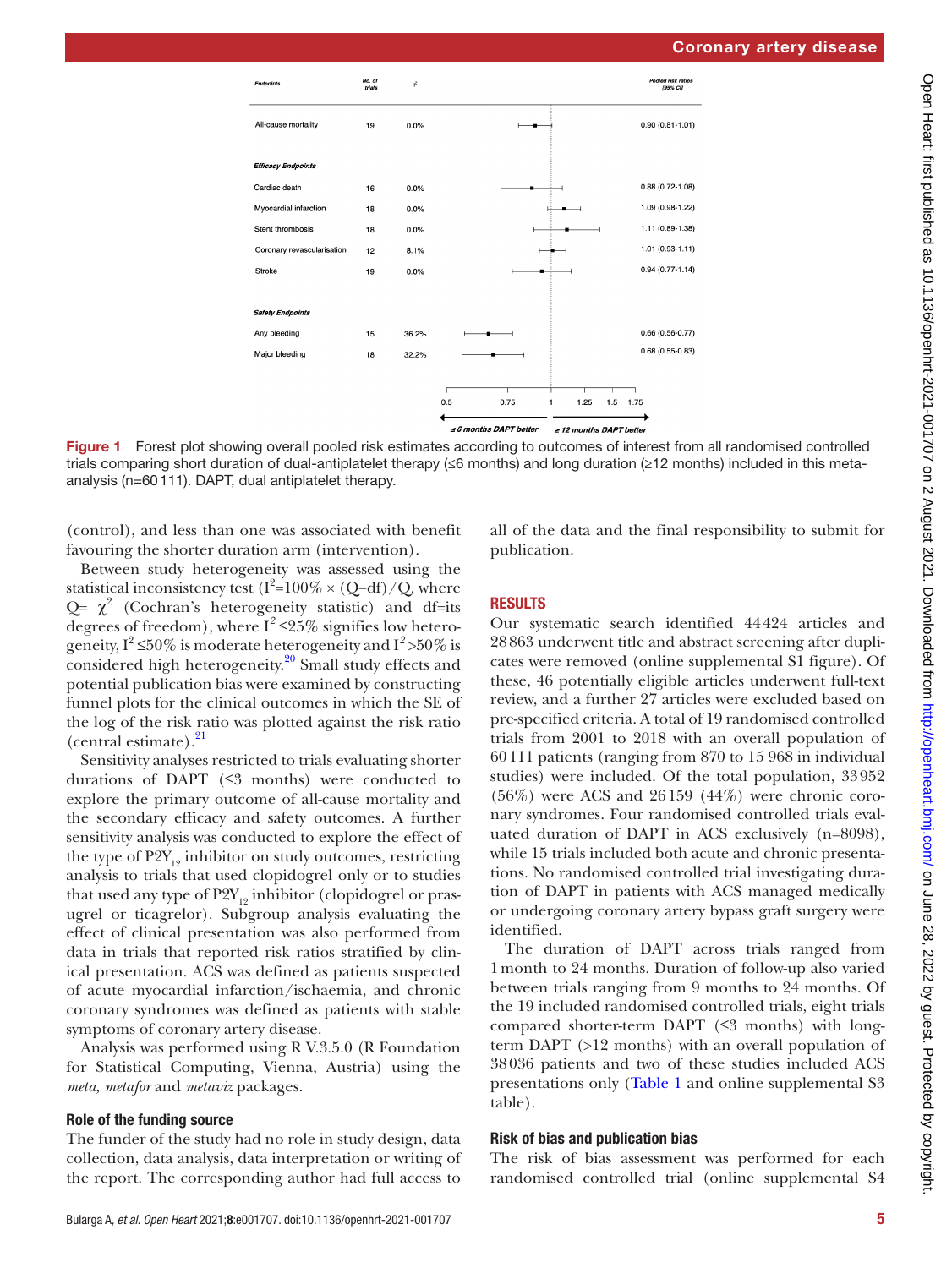

No. of<br>trials

 $I^2$ 

trials comparing even shorter duration of dual-antiplatelet therapy (≤3 months) and standard duration (12 months) included in this meta-analysis (n=38036) DAPT, dual antiplatelet therapy.

[table\)](https://dx.doi.org/10.1136/openhrt-2021-001707). All studies were assessed as having low risk of bias for random sequence allocation (19/19, 100%) with majority of studies being low risk for allocation concealment (15/19, 79%), blinding of outcome assessment (15/19, 79%), incomplete outcome data (18/19, 95%), selective reporting (17/19, 90%) and other bias (18/19, 95%). The majority of studies were identified to be at risk of bias due to inadequate blinding of participants and personnel (16/19, 84%). Allocation concealment was unclear in 3/19 (16%) studies. Evaluation of the funnel plots suggests a degree of publication bias when considering the safety outcomes of any bleeding and major bleeding ([online supplemental S2 figure](https://dx.doi.org/10.1136/openhrt-2021-001707)).

## Short-term ( $\leq$ 6 months) versus long-term ( $\geq$ 12 months) dual antiplatelet therapy

All 19 randomised trials reported the primary outcome of all-cause mortality. Short-term DAPT was associated with an apparent decrease in all-cause mortality (RR: 0.90,  $95\%$  CI: 0.81 to 1.01) [\(figure](#page-4-0) 1). There was no significant heterogeneity between studies when considering all-cause mortality ( $I^2=0\%$ ). Individual trial data are presented in [online supplemental S3 figure.](https://dx.doi.org/10.1136/openhrt-2021-001707) A similar trend towards reduced all-cause mortality was observed with short-term DAPT in trials (n=8) which used different  $P2Y_{12}$  receptor antagonists including clopidogrel, ticagrelor or prasugrel (RR: 0.87, 95%CI: 0.76 to 1.00). While in an analysis restricted to studies (n=11) that used clopidogrel only as the  $P2Y_{12}$  receptor antagonist, the pooled risk estimates for all-cause mortality were equivalent (RR: 0.97, 95%CI: 0.80 to 1.18) when considering DAPT duration [online](https://dx.doi.org/10.1136/openhrt-2021-001707) [supplemental S4 figure](https://dx.doi.org/10.1136/openhrt-2021-001707).

All studies reported the efficacy end point of stroke, 18 studies evaluated the secondary endpoints of myocardial infarction and stent thrombosis, 16 and 12 studies

<span id="page-5-0"></span>reported cardiac mortality and coronary revascularisation, respectively. A trend towards increased risk of myocardial infarction (RR: 1.09, 95%CI: 0.98 to 1.22) and equivalent risk of stent thrombosis (RR: 1.11, 95%CI: 0.89 to 1.38) and coronary revascularisation  $(RR: 1.01, 95\% CI: 0.93$  to 1.11) was observed with shortterm DAPT when compared with long-term DAPT (≥12 months). Short-term DAPT was associated with similar risk of cardiac mortality (RR: 0.88, 95%CI: 0.72 to 1.08) and stroke (RR: 0.94, CI: 95% 0.77 to 1.14). There was no significant heterogeneity between studies when considering these efficacy outcomes  $(I^2 < 25\%)$ . Individual trial data are presented in [online supplemental S3 figure](https://dx.doi.org/10.1136/openhrt-2021-001707).

Pooled risk ratio.

Of the 19 studies, 18 reported the safety endpoint of major bleeding and 15 reported 'any bleeding events'. Study-specific definitions are summarised in [online](https://dx.doi.org/10.1136/openhrt-2021-001707)  [supplemental S4 table](https://dx.doi.org/10.1136/openhrt-2021-001707). Short-term DAPT was associated with a reduction in bleeding when compared with long-term DAPT, with RR of 0.68 (95% CI: 0.55 to 0.83) for major bleeding and RR: 0.66 (95% CI: 0.56 to 0.77) for any bleeding. Modest heterogeneity  $(I^2=32.2\%)$  was observed across the studies when assessing these safety outcomes. Individual trial data are presented in [online](https://dx.doi.org/10.1136/openhrt-2021-001707)  [supplemental S3 figure.](https://dx.doi.org/10.1136/openhrt-2021-001707)

## Shorter duration (≤3 months) versus long-term (≥12 months) dual antiplatelet therapy

Meta-estimates were consistent in sensitivity analysis restricted to the eight trials comparing shorter durations of DAPT with long-term DAPT. The trend towards a reduction in all-cause mortality was maintained with shorter duration DAPT (RR: 0.91, 95%CI: 0.79 to 1.05) with no significant heterogeneity across the studies  $(I^2=0\%)$  [\(figure](#page-5-0) 2).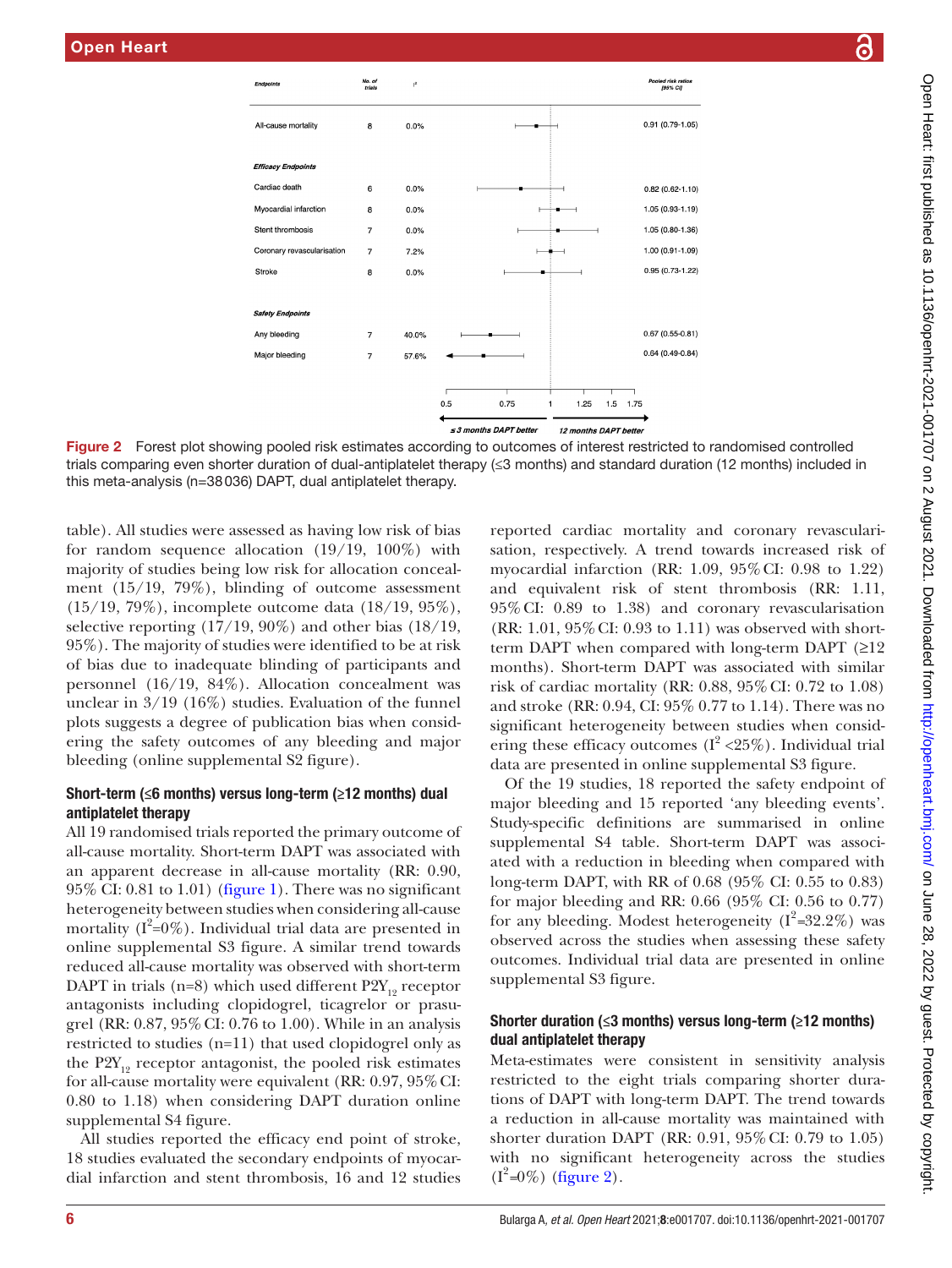

Figure 3 Forest plot showing pooled risk estimates according to outcomes of interest in subgroups of patients with acute coronary syndrome (red) (n=13466) and chronic coronary syndrome (black) (n=4281) comparing short duration of dualantiplatelet therapy (≤6 months) and long duration (12 months); (DAPT, dual antiplatelet therapy).

The pooled risk meta-estimates were equivalent for myocardial infarction (RR: 1.05, 95%CI: 0.93 to 1.19), stent thrombosis (RR: 1.05, 95%CI: 0.8 to 1.36), repeat revascularisation (RR: 1.0, 95%CI: 0.91 to 1.09) and stroke (RR: 0.95, 95%CI: 0.73 to 1.22). In shorter duration DAPT, estimates appeared to suggest a lower risk for cardiac death (RR: 0.82, 95%CI: 0.62 to 1.1). There was no significant heterogeneity between studies when considering these efficacy outcomes  $(I^2<10\%)$ .

Of the eight trials, seven reported results on major bleeding and any bleeding events. The observed reduction in major bleeding was maintained with shorter duration DAPT when compared with long-term DAPT (RR: 0.64, 95%CI: 0.49 to 0.84). There was however high heterogeneity observed across these studies  $(I^2=57.6\%).$ 

## Duration of DAPT in acute or chronic coronary syndromes

Subgroup meta-analyses revealed a trend towards reduced risk of all-cause mortality with shorter duration DAPT in patients in whom the index presentation was ACS (RR: 0.94, 95%CI: 0.76 to 1.16) and towards further reduced risk in those with chronic coronary syndrome (RR: 0.65, 95%CI: 0.39 to 1.07). Risk estimates did not differ across the majority of efficacy outcomes with cardiac death, myocardial infarction, repeat revascularisation and stroke demonstrating equivalent risk ratios regardless of presentation [\(figure](#page-6-0) 3). There was an apparent increased risk of stent thrombosis in patients on shorter durations of DAPT presenting with ACS (RR: 1.49, 95%CI: 1.02 to 2.17 for ACS and RR: 1.25, 95%CI: 0.44 to 3.58 for chronic coronary syndromes). There was no significant

<span id="page-6-0"></span>heterogeneity between studies when considering these outcomes  $(I^2 \langle 25\% \rangle)$ . Short duration DAPT was associated with a reduction in bleeding across subgroups, both for major bleeding (ACS RR: 0.69, 95%CI: 0.5 to 0.95, and chronic coronary syndrome RR: 0.41, 95%CI: 0.17 to 0.99) and any bleeding (ACS RR: 0.66, 95%CI: 0.54 to 0.81, and chronic coronary syndromes RR: 0.53, 95%CI: 0.33 to 0.65).

# **DISCUSSION**

We here report a systematic review and meta-analysis of 19 randomised controlled trials evaluating the efficacy and safety of short-term DAPT compared with long-term DAPT. Our principal finding suggests a trend towards a reduced risk of all-cause mortality in patients who had short-term DAPT. This was true even when duration of therapy was reduced from ≤6 months to ≤3 months of DAPT, with no apparent increase in atherothrombotic events. Moreover, these observations were consistent when comparing patients who presented with acute or chronic coronary syndromes, with the exception of stent thrombosis where an increased risk was noted in those on shorter durations of DAPT for patients presenting acutely. These findings highlight the uncertainty regarding current guideline recommendations for a default strategy of 12 months of DAPT in patients with ACS.<sup>34</sup>

In a meta-analysis of 10 trials of patients with chronic coronary syndrome undergoing percutaneous coronary intervention, Palmerini and colleagues suggested that, while 6 months of DAPT resulted in increased rates of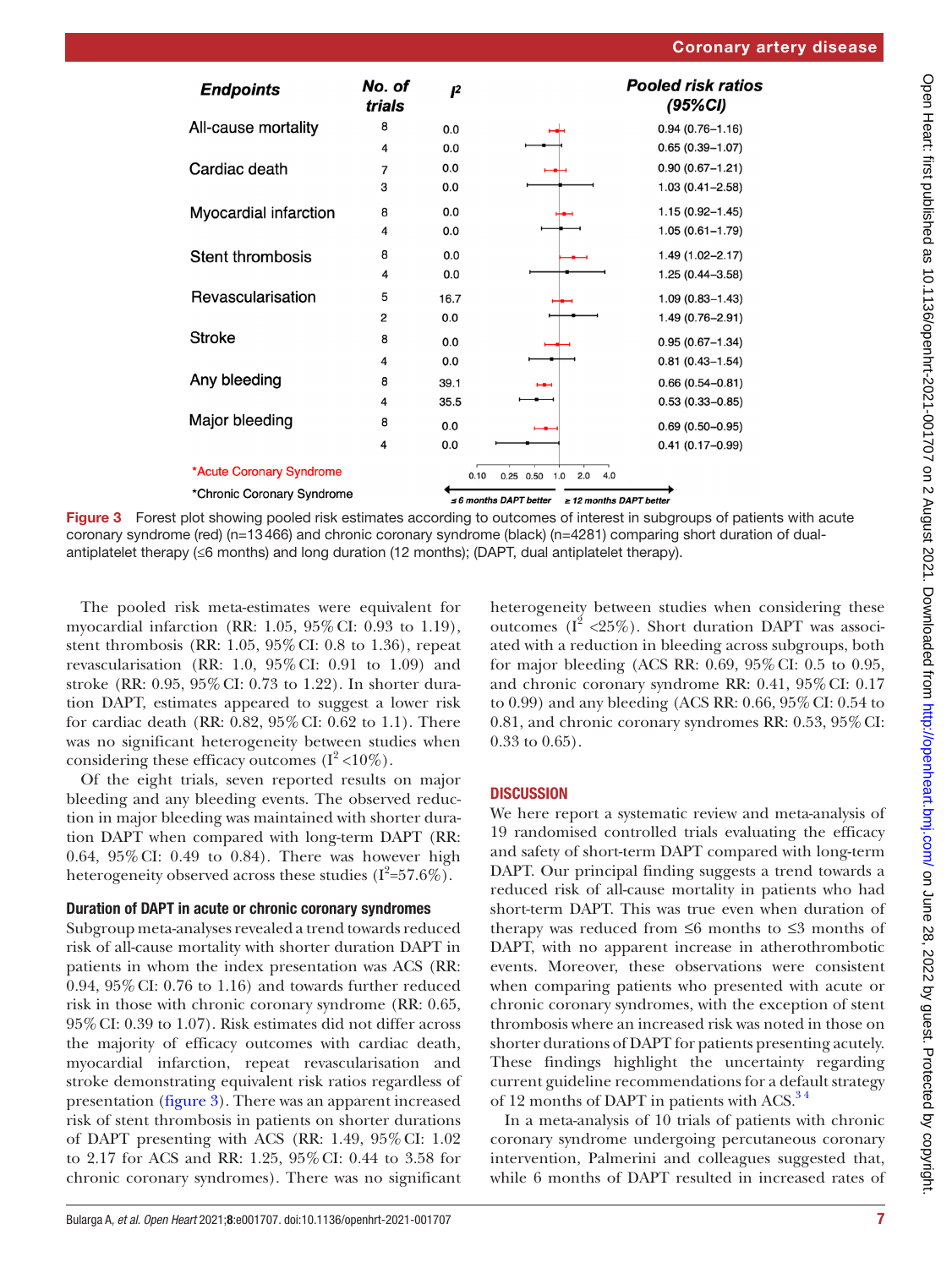myocardial infarction and stent thrombosis, this did not translate into a reduction in cardiovascular death when compared with 12 months of therapy. $2^2$  However, they observed lower all-cause mortality with the use of shortterm DAPT driven by a lower risk of major bleeding and significant reduction in non-cardiovascular death. As a result of this meta-analysis, the European Society of Cardiology and the American Heart Association/American College of Cardiology guidance changed for patients with chronic coronary syndromes who underwent percutaneous coronary intervention to make 6 months of DAPT the standard of care. These observations did not influence recommendations on the duration of DAPT in ACS where these guidelines continue to recommend a 12-month duration of therapy as standard of care.<sup>34</sup>

Yin and colleagues recently published a network metaanalysis comparing short-term (<6 months) with standard term (12 months) and longer-term ( $\geq$ 18 months) DAPT.<sup>[6](#page-9-23)</sup> Their analysis included 17 studies and also reported a reduction all-cause mortality and fewer bleeding events in patients on short-term DAPT, despite including more studies that had enrolled patients with ACS. Their sensitivity analysis comparing patients by acute or chronic presentation, demonstrated short-term DAPT had equivalent safety and efficacy outcomes when compared with longer durations. Khan and colleagues conducted a network meta-analysis of 24 trials on patients requiring DAPT following percutaneous coronary intervention, which additionally compared outcomes in those on midterm DAPT (6–12 months). They reported equivalent outcomes for all-cause mortality across groups, though a trend towards reduced risk in patients on short-term DAPT was noted. While risk ratios for myocardial infarction were reduced in long-term DAPT, this was again counter-balanced by an increase in bleeding events.<sup>23</sup> Even in high-risk patients with diabetes mellitus, meta-analyses suggest equivalent rates of all-cause mortality, cardiac death and adverse cardiac events regardless of duration of  $DAPT<sup>24</sup>$  Our report is consistent with these recent meta-analyses. However, we have here included newer trials such as Kim *et al* and Mehran *et al*, which assessed shorter term DAPT (<3 months vs  $\geq$ 12 months).<sup>8 25</sup> In our analysis, shorter duration of DAPT  $(\leq 3 \text{ months})$  was associated with a trend towards lower all-cause mortality, remained similarly effective in key efficacy outcomes, but had substantially lower rates of bleeding when compared with long-term DAPT  $(\geq 12 \text{ months})$ . While majority of trials evaluating duration of DAPT used clopidogrel, more recent trials have evaluated potent  $P2Y_{12}$  receptor antagonists.[8 25](#page-9-19) Similar to findings from Navarese *et al*, we observed a reduction in all-cause mortality with shorter durations of therapy in studies including potent  $P2Y_{12}$ receptor antagonists compared with those that used clopidogrel only.[26](#page-9-26)

Why should we consider 3 months of DAPT to be any different to 6 months of DAPT? Multiple trials in the patients with ACS have demonstrated high initial ischaemic event rates which revert to lower linear rates from

3 months onwards.[1 2 27 28](#page-8-0) Consequently, the largest absolute reductions in cardiovascular events are driven by the use of DAPT in the first 3 months after an ACS. Indeed, in the CURE trial, DAPT caused the majority of the reductions in recurrent myocardial infarction within the first 3 months with only modest benefits thereafter.<sup>[29](#page-9-27)</sup> In contrast, there was a persistent and continuous bleeding hazard that was not time dependent, suggesting that the prevention of myocardial infarction may become counterbalanced by the hazards of bleeding beyond 3 months.<sup>29</sup>

Withdrawal of  $P2Y_{12}$  receptor antagonists from DAPT is associated with a rebound prothrombotic effect and is associated with an increase in rates of stent thrombosis.<sup>[30](#page-9-28)</sup> We observed this phenomenon, especially in those with ACS randomised to a shorter duration of DAPT. Stent thrombosis does however occur irrespective of the timing of withdrawal as demonstrated in the DAPT trial where rebound stent thrombosis was seen after DAPT cessation at both  $12$  and  $30$  months.<sup>13</sup> This perhaps emphasises the importance of procedural variables, such as optimal stent deployment especially in patients with ACS when deciding on the duration of DAPT. As such, a small but persistent risk of stent-thrombosis will persist when transitioning from dual therapy to monotherapy whenever this occurs.

It should be noted that stent thrombosis occurs infrequently and did not correlate with increased mortality. Advances in stent technologies have reduced rates of stent thrombosis. $31$  Bleeding events on the other hand occur much more often, and the subsequent risk of allcause mortality has been demonstrated in a wide variety of trials in patients with coronary artery disease regardless of trial intervention. For example, in trials of anticoagulant therapy use in ACS, those therapies with a lower bleeding hazard have a lower all-cause mortality despite having similar efficacy in preventing atherothrombotic events.<sup>32</sup> Moreover, trials of arterial access sites for percutaneous coronary intervention in ACS also demonstrate a mortality benefit that is attributable to lower rates of bleeding with radial artery  $\arccos$ .<sup>33 34</sup> This supports the notion that bleeding events are an important determinant of all-cause mortality in patients receiving treatment for coronary artery disease and consequently, therapeutic approaches that minimise the risk of bleeding have the potential to reduce mortality in these patients.

Our systemic review and meta-analysis highlight the paucity of randomised controlled trial evidence to guide DAPT in patients with ACS who are managed without percutaneous coronary intervention such as those receiving medical therapy only or those undergoing coronary artery bypass grafting. Patients with ACS who are managed with medical therapy only are often at the extremes of risk with either an event attributable to minor coronary artery disease or multiple comorbidity and a contraindication to invasive coronary angiography. Registry data suggest between 20% and 40% of all admissions for non-ST segment elevation myocardial infarctions are managed medically and recurrent events can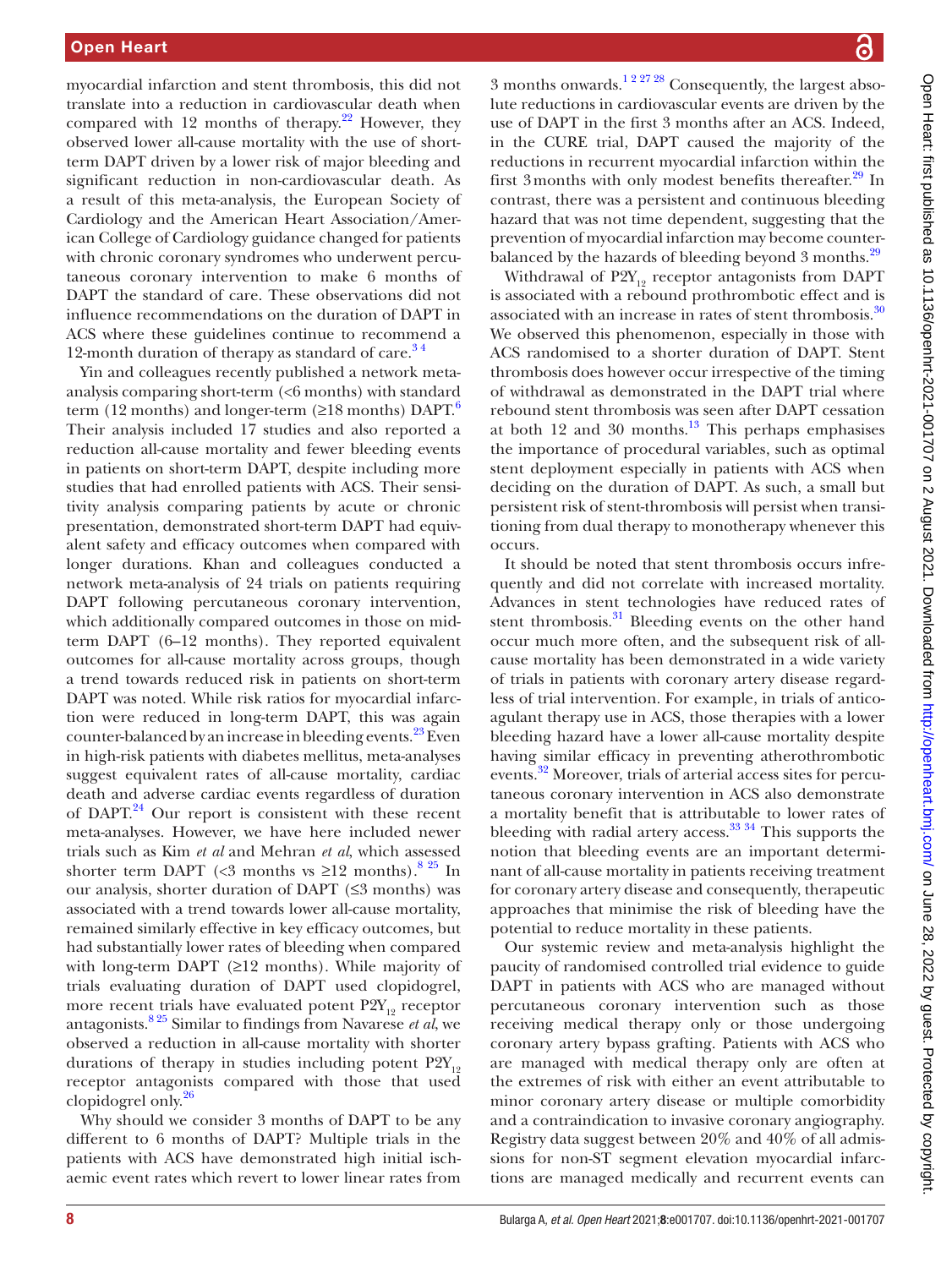be as much as three times more likely to occur in this population.[35 36](#page-9-33) The balance of bleeding and ischaemic risk is clearly challenging in these situations. For patients who are treated with coronary artery bypass graft surgery, DAPT is only offered to those with ACS, and following a brief interruption for surgery, are usually maintained on therapy for 12 months. Bleeding and ischaemic risk in these patients are likely to be affected by the surgical procedure itself and therefore they represent a group that is distinct from other patients with acute or chronic coronary syndromes. While meta-analyses show DAPT prevents graft occlusion, none have robustly assessed the optimum duration of therapy.<sup>[37](#page-9-34)</sup>

It is important to acknowledge that randomised controlled trials rightly have strict entry and exclusion criteria for their study participants. Patients with bleeding risks have been systematically excluded from these randomised controlled trials which report lower rates of bleeding and non-cardiovascular mortality than the general population.<sup>38</sup> However, in real-world practice, clinicians make individual decisions with their patients on whether to initiate DAPT and this may include those who would otherwise not have been entered into clinical trials because of a history of bleeding. There is, therefore, a real concern that bleeding risk may be under appreciated and bleeding events may be disproportionately greater with the wider use of DAPT in clinical practice. As such, we believe that there is a clear and pressing need to address what the optimum duration of DAPT is in a broad and unselected cohort of patients suffering ACS. Major randomised controlled trials, such as Duration of Dual Antiplatelet Therapy in Acute Coronary Syndrome (DUAL-ACS2), may help answer this question (NCT03252249).

We should acknowledge the limitations of our metaanalysis. First, the data were gathered, and conclusions drawn from study-level data, and the majority of trials included were designed to test for non-inferiority. Individual patient-level data may have added further insights particularly when considering clinical presentations. Time to randomisation varied across the trials, as did duration of follow-up, which may affect the robustness of overall results. Different antiplatelet combinations were used, some with more potent  $P2Y_{12}$  receptor antagonists than others, and some discontinuing aspirin rather than  $P2Y_{12}$  receptor antagonists at the end of the DAPT treatment period. The data gathered for our analysis of DAPT in ACS are derived mostly from subgroup analyses and may not be reflective of 'real-world higher risk' populations. As such, care should be taken when interpreting the results. Additionally, the majority of trials included were deemed to be at risk of bias due to inadequate blinding of participants and personnel. Finally, endpoint definitions varied across the studies leading to increased heterogeneity particularly when considering bleeding outcomes.

In conclusion, our systematic review and meta-analysis suggest that short-term  $(≤6$  months) and shorter durations (≤3 months) of DAPT are associated with lower risk of bleeding, equivalent efficacy and a trend towards lower all-cause mortality. There remains major uncertainty about the optimal duration of DAPT that requires to be resolved in future trials, particularly for patients with ACS, and those managed without percutaneous coronary intervention.

Contributors AB and MNM: conceptualisation, screening, data extraction, data analysis, data interpretation, writing—original draft; DD: data analysis, writing—review and editing; ASVS and NLM: writing—review and editing; DEN: conceptualisation, writing—review and editing; KL: conceptualisation, data analysis, data interpretation, writing—review and editing.

**Funding** This work was supported by a British Heart Foundation (BHF) Research Excellence Award to the University of Edinburgh (RE/18/5/34216) and DUAL-ACS trial funding (SP/17/12/32960). AB is supported by a clinical research training fellowship (MR/V007254/1). MNM is supported by the British Heart Foundation (FS/19/46/34445). DEN and NLM are supported by the BHF through a Chair Award (CH/09/002), and Senior Clinical Research Fellowship (FS/16/14/32023), respectively. DEN is the recipient of a Wellcome Trust Senior Investigator Award (WT103782AIA). KL is supported by the British Heart Foundation (FS/18/25/33454).

Competing interests None declared.

Patient consent for publication Not required.

Provenance and peer review Not commissioned; externally peer reviewed.

Data availability statement All data relevant to the study are included in the article or uploaded as supplementary information. Data tables and analysis code can be made available upon reasonable request to the corresponding author.

Open access This is an open access article distributed in accordance with the Creative Commons Attribution 4.0 Unported (CC BY 4.0) license, which permits others to copy, redistribute, remix, transform and build upon this work for any purpose, provided the original work is properly cited, a link to the licence is given, and indication of whether changes were made. See: [https://creativecommons.org/](https://creativecommons.org/licenses/by/4.0/) [licenses/by/4.0/](https://creativecommons.org/licenses/by/4.0/).

## ORCID iDs

Anda Bularga<http://orcid.org/0000-0002-5530-527X> Mohammed N Meah <http://orcid.org/0000-0002-0806-9972>

## **REFERENCES**

- <span id="page-8-0"></span>1 Bhatt DL, Fox KAA, Hacke W, *et al*. Clopidogrel and aspirin versus aspirin alone for the prevention of atherothrombotic events. *[N Engl J](http://dx.doi.org/10.1056/NEJMoa060989)  [Med](http://dx.doi.org/10.1056/NEJMoa060989)* 2006;354:1706–17.
- 2 Yusuf S, Zhao F, Mehta SR, *et al*. Effects of clopidogrel in addition to aspirin in patients with acute coronary syndromes without STsegment elevation. *[N Engl J Med](http://dx.doi.org/10.1056/NEJMoa010746)* 2001;345:494–502.
- <span id="page-8-1"></span>3 Valgimigli M, Bueno H, Byrne RA, *et al*. 2017 ESC focused update on dual antiplatelet therapy in coronary artery disease developed in collaboration with EACTS: the task force for dual antiplatelet therapy in coronary artery disease of the European Society of cardiology (ESC) and of the European association for cardio-thoracic surgery (EACTS). *[Eur Heart J](http://dx.doi.org/10.1093/eurheartj/ehx419)* 2018;39:213–60.
- 4 Levine GN, Bates ER, Bittl JA, *et al*. 2016 ACC/AHA guideline focused update on duration of dual antiplatelet therapy in patients with coronary artery disease: a report of the American College of Cardiology/American heart association Task force on clinical practice guidelines: an update of the 2011 ACCF/AHA/SCAI guideline for percutaneous coronary intervention, 2011 ACCF/AHA guideline for coronary artery bypass graft surgery, 2012 ACC/AHA/ACP/AATS/ PCNA/SCAI/STS guideline for the diagnosis and management of patients with stable ischemic heart disease, 2013 ACCF/AHA guideline for the management of ST-elevation myocardial infarction, 2014 AHA/ACC guideline for the management of patients with non-ST-elevation acute coronary syndromes, and 2014 ACC/ AHA guideline on perioperative cardiovascular evaluation and management of patients undergoing noncardiac surgery. *[Circulation](http://dx.doi.org/10.1161/CIR.0000000000000404)* 2016;134:e123–55.
- <span id="page-8-2"></span>5 Navarese EP, Andreotti F, Schulze V, *et al*. Optimal duration of dual antiplatelet therapy after percutaneous coronary intervention with drug eluting stents: meta-analysis of randomised controlled trials. *[BMJ](http://dx.doi.org/10.1136/bmj.h1618)* 2015;350:h1618.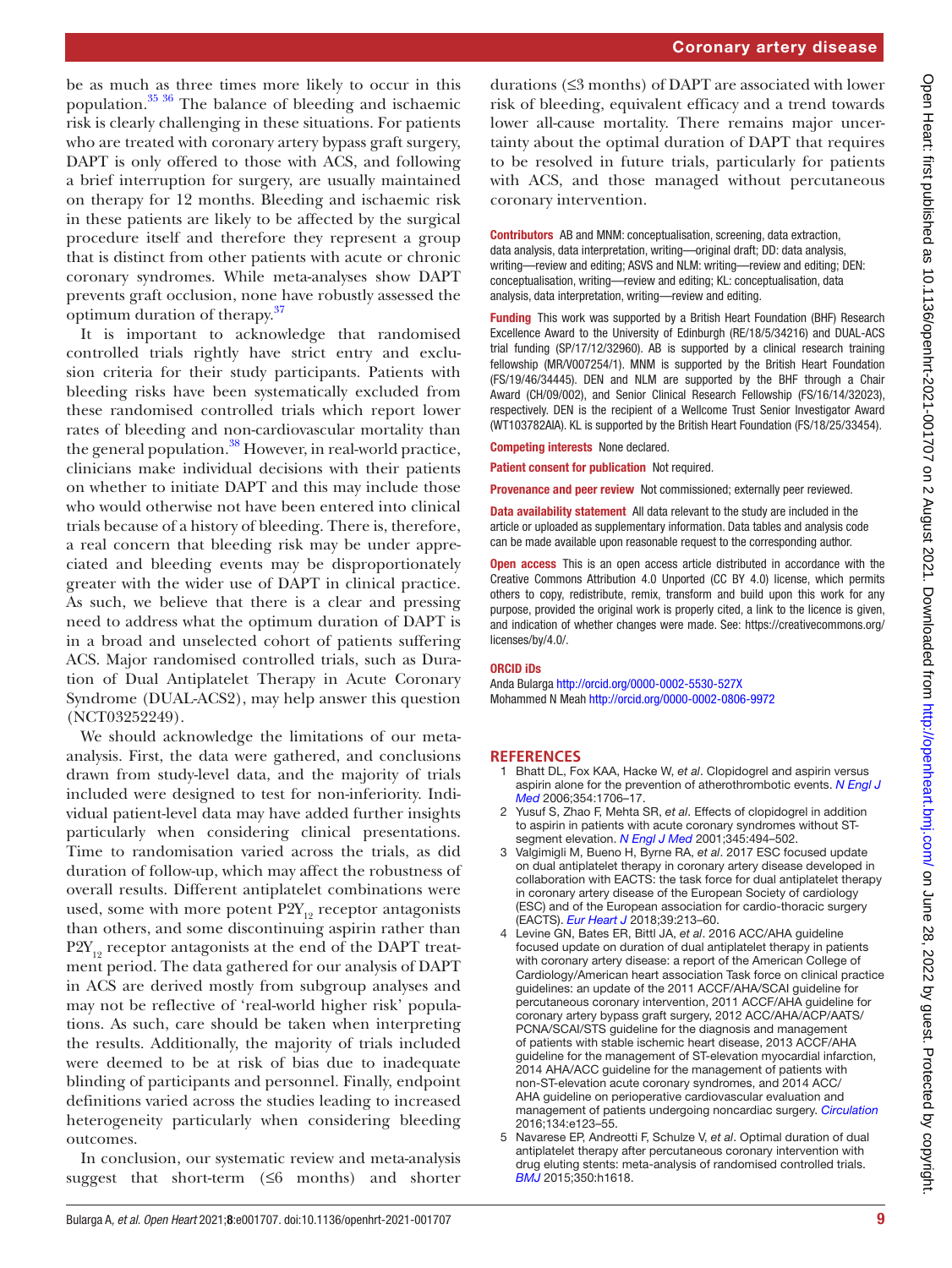# Open Heart

- <span id="page-9-23"></span>6 Yin S-H-L, Xu P, Wang B, *et al*. Duration of dual antiplatelet therapy after percutaneous coronary intervention with drug-eluting stent: systematic review and network meta-analysis. *[BMJ](http://dx.doi.org/10.1136/bmj.l2222)* 2019;365:l2222.
- <span id="page-9-0"></span>7 Vranckx P, Valgimigli M, Jüni P, *et al*. Ticagrelor plus aspirin for 1 month, followed by ticagrelor monotherapy for 23 months vs aspirin plus clopidogrel or ticagrelor for 12 months, followed by aspirin monotherapy for 12 months after implantation of a drug-eluting stent: a multicentre, open-label, randomised superiority trial. *[Lancet](http://dx.doi.org/10.1016/S0140-6736(18)31858-0)* 2018;392:940–9.
- <span id="page-9-19"></span>8 Mehran R, Baber U, Sharma SK, *et al*. Ticagrelor with or without aspirin in high-risk patients after PCI. *[N Engl J Med](http://dx.doi.org/10.1056/NEJMoa1908419)* 2019;381:2032–42.
- <span id="page-9-17"></span>9 Hahn J-Y, Song YB, Oh J-H, *et al*. 6-Month versus 12-month or longer dual antiplatelet therapy after percutaneous coronary intervention in patients with acute coronary syndrome (SMART-DATE): a randomised, open-label, non-inferiority trial. *[Lancet](http://dx.doi.org/10.1016/S0140-6736(18)30493-8)* 2018;391:1274–84.
- <span id="page-9-1"></span>10 Higgins JPT, Thomas J, Chandler J. *Cochrane handbook for systematic reviews of interventions version 6.1*. Cochrane: Cochrane, 2020.<www.training.cochrane.org/handbook>
- 11 Liberati A, Altman DG, Tetzlaff J, *et al*. The PRISMA statement for reporting systematic reviews and meta-analyses of studies that evaluate healthcare interventions: explanation and elaboration. *[BMJ](http://dx.doi.org/10.1136/bmj.b2700)* 2009;339:b2700.
- <span id="page-9-2"></span>12 Collet J-P, Silvain J, Barthélémy O, *et al*. Dual-antiplatelet treatment beyond 1 year after drug-eluting stent implantation (ARCTIC-Interruption): a randomised trial. *[Lancet](http://dx.doi.org/10.1016/S0140-6736(14)60612-7)* 2014;384:1577–85.
- <span id="page-9-29"></span>13 Mauri L, Kereiakes DJ, Yeh RW, *et al*. Twelve or 30 months of dual antiplatelet therapy after drug-eluting stents. *[N Engl J Med](http://dx.doi.org/10.1056/NEJMoa1409312)* 2014;371:2155–66.
- 14 Lee CW, Ahn J-M, Park D-W, *et al*. Optimal duration of dual antiplatelet therapy after drug-eluting stent implantation: a randomized, controlled trial. *[Circulation](http://dx.doi.org/10.1161/CIRCULATIONAHA.113.003303)* 2014;129:304–12.
- 15 Helft G, Steg PG, Le Feuvre C, *et al*. Stopping or continuing clopidogrel 12 months after drug-eluting stent placement: the OPTIDUAL randomized trial. *[Eur Heart J](http://dx.doi.org/10.1093/eurheartj/ehv481)* 2016;37:365–74.
- <span id="page-9-3"></span>16 Savović J, Weeks L, Sterne JAC, *et al*. Evaluation of the Cochrane collaboration's tool for assessing the risk of bias in randomized trials: focus groups, online survey, proposed recommendations and their implementation. *[Syst Rev](http://dx.doi.org/10.1186/2046-4053-3-37)* 2014;3:37.
- <span id="page-9-4"></span>17 Cutlip DE, Windecker S, Mehran R, *et al*. Clinical end points in coronary stent trials: a case for standardized definitions. *[Circulation](http://dx.doi.org/10.1161/CIRCULATIONAHA.106.685313)* 2007;115:2344–51.
- <span id="page-9-5"></span>18 Chesebro JH, Knatterud G, Roberts R, *et al*. Thrombolysis in myocardial infarction (TIMI) trial, phase I: a comparison between intravenous tissue plasminogen activator and intravenous streptokinase. clinical findings through hospital discharge. *[Circulation](http://dx.doi.org/10.1161/01.cir.76.1.142)* 1987;76:142-54.
- 19 Mehran R, Rao SV, Bhatt DL, *et al*. Standardized bleeding definitions for cardiovascular clinical trials: a consensus report from the bleeding academic research Consortium. *[Circulation](http://dx.doi.org/10.1161/CIRCULATIONAHA.110.009449)* 2011;123:2736–47.
- <span id="page-9-20"></span>20 Higgins JPT, Thompson SG, Deeks JJ, *et al*. Measuring inconsistency in meta-analyses. *[BMJ](http://dx.doi.org/10.1136/bmj.327.7414.557)* 2003;327:557–60.
- <span id="page-9-21"></span>21 Harbord RM, Egger M, Sterne JAC. A modified test for small-study effects in meta-analyses of controlled trials with binary endpoints. *[Stat Med](http://dx.doi.org/10.1002/sim.2380)* 2006;25:3443–57.
- <span id="page-9-22"></span>22 Palmerini T, Benedetto U, Bacchi-Reggiani L, *et al*. Mortality in patients treated with extended duration dual antiplatelet therapy after drug-eluting stent implantation: a pairwise and Bayesian network meta-analysis of randomised trials. *[Lancet](http://dx.doi.org/10.1016/S0140-6736(15)60263-X)* 2015;385:2371–82.
- <span id="page-9-24"></span>23 Khan SU, Singh M, Valavoor S, *et al*. Dual antiplatelet therapy after percutaneous coronary intervention and drug-eluting stents: a systematic review and network meta-analysis. *[Circulation](http://dx.doi.org/10.1161/CIRCULATIONAHA.120.046308)* 2020;142:1425–36.
- <span id="page-9-25"></span>24 Sharma A, Garg A, Elmariah S, *et al*. Duration of dual antiplatelet therapy following drug-eluting stent implantation in diabetic and non-diabetic patients: a systematic review and meta-analysis of randomized controlled trials. *[Prog Cardiovasc Dis](http://dx.doi.org/10.1016/j.pcad.2017.12.003)* 2018;60:500–7.
- <span id="page-9-18"></span>25 Kim B-K, Hong S-J, Cho Y-H, *et al*. Effect of ticagrelor monotherapy vs ticagrelor with aspirin on major bleeding and cardiovascular events in patients with acute coronary syndrome: the TICO randomized clinical trial. *[JAMA](http://dx.doi.org/10.1001/jama.2020.7580)* 2020;323:2407–16.
- <span id="page-9-26"></span>26 Navarese EP, Khan SU, Kołodziejczak M, *et al*. Comparative efficacy and safety of oral P2Y12 inhibitors in acute coronary syndrome: network meta-analysis of 52 816 Patients from 12 randomized trials. *[Circulation](http://dx.doi.org/10.1161/CIRCULATIONAHA.120.046786)* 2020;142:150–60.
- 27 Fox KAA, Anderson FA, Goodman SG, *et al*. Time course of events in acute coronary syndromes: implications for clinical practice from the grace registry. *[Nat Clin Pract Cardiovasc Med](http://dx.doi.org/10.1038/ncpcardio1302)* 2008;5:580–9.
- 28 Wallentin L, Becker RC, Budaj A, *et al*. Ticagrelor versus clopidogrel in patients with acute coronary syndromes. *[N Engl J Med](http://dx.doi.org/10.1056/NEJMoa0904327)* 2009;361:1045-57.
- <span id="page-9-27"></span>29 Yusuf S, Mehta SR, Zhao F, *et al*. Early and late effects of clopidogrel in patients with acute coronary syndromes. *[Circulation](http://dx.doi.org/10.1161/01.cir.0000051362.96946.15)* 2003;107:966–72.
- <span id="page-9-28"></span>30 Ford I. Coming safely to a stop: a review of platelet activity after cessation of antiplatelet drugs. *[Ther Adv Drug Saf](http://dx.doi.org/10.1177/2042098615588085)* 2015;6:141–50.
- <span id="page-9-30"></span>31 Bangalore S, Toklu B, Patel N, *et al*. Newer-generation ultrathin strut drug-eluting stents versus older second-generation thicker strut drug-eluting stents for coronary artery disease. *[Circulation](http://dx.doi.org/10.1161/CIRCULATIONAHA.118.034456)* 2018;138:2216–26.
- <span id="page-9-31"></span>32 , Yusuf S, Mehta SR, *et al*, Fifth Organization to Assess Strategies in Acute Ischemic Syndromes Investigators. Comparison of fondaparinux and enoxaparin in acute coronary syndromes. *[N Engl J](http://dx.doi.org/10.1056/NEJMoa055443)  [Med](http://dx.doi.org/10.1056/NEJMoa055443)* 2006;354:1464–76.
- <span id="page-9-32"></span>33 Valgimigli M, Frigoli E, Leonardi S, *et al*. Radial versus femoral access and bivalirudin versus unfractionated heparin in invasively managed patients with acute coronary syndrome (MATRIX): final 1-year results of a multicentre, randomised controlled trial. *[Lancet](http://dx.doi.org/10.1016/S0140-6736(18)31714-8)* 2018;392:835–48.
- 34 Ferrante G, Rao SV, Jüni P, *et al*. Radial versus femoral access for coronary interventions across the entire spectrum of patients with coronary artery disease: a meta-analysis of randomized trials. *[JACC](http://dx.doi.org/10.1016/j.jcin.2016.04.014)  [Cardiovasc Interv](http://dx.doi.org/10.1016/j.jcin.2016.04.014)* 2016;9:1419–34.
- <span id="page-9-33"></span>35 Gurbel PA, Tantry US. Antithrombotic therapy in medically managed patients with non-ST-segment elevation acute coronary syndromes. *[Heart](http://dx.doi.org/10.1136/heartjnl-2014-306695)* 2016;102:882–92.
- 36 Candela E, Marín F, Rivera-Caravaca JM, *et al*. Conservatively managed patients with non-ST-segment elevation acute coronary syndrome are undertreated with indicated medicines. *[PLoS One](http://dx.doi.org/10.1371/journal.pone.0208069)* 2018;13:e0208069.
- <span id="page-9-34"></span>37 Solo K, Lavi S, Kabali C, *et al*. Antithrombotic treatment after coronary artery bypass graft surgery: systematic review and network meta-analysis. *[BMJ](http://dx.doi.org/10.1136/bmj.l5476)* 2019;367:l5476.
- <span id="page-9-35"></span>38 Camm AJ, Amarenco P, Haas S, *et al*. Real-World vs. randomized trial outcomes in similar populations of rivaroxaban-treated patients with non-valvular atrial fibrillation in rocket AF and XANTUS. *[Europace](http://dx.doi.org/10.1093/europace/euy160)* 2019;21:421–7.
- <span id="page-9-6"></span>39 Steinhubl SR, Berger PB, Mann JT. Early and sustained dual oral antiplatelet therapy following percutaneous coronary intervention: a randomized controlled trial. *[JAMA](http://dx.doi.org/10.1001/jama.288.19.2411)* 2002;288:2411–20.
- <span id="page-9-7"></span>40 Kedhi E, Fabris E, van der Ent M, *et al*. Six months versus 12 months dual antiplatelet therapy after drug-eluting stent implantation in ST-elevation myocardial infarction (DAPT-STEMI): randomised, multicentre, non-inferiority trial. *[BMJ](http://dx.doi.org/10.1136/bmj.k3793)* 2018;363:k3793.
- <span id="page-9-8"></span>41 Gwon H-C, Hahn J-Y, Park KW, *et al*. Six-month versus 12-month dual antiplatelet therapy after implantation of drug-eluting stents: the efficacy of Xience/Promus versus Cypher to reduce late loss after stenting (excellent) randomized, multicenter study. *[Circulation](http://dx.doi.org/10.1161/CIRCULATIONAHA.111.059022)* 2012;125:505–13.
- <span id="page-9-9"></span>42 Han Y, Xu B, Xu K, *et al*. Six versus 12 months of dual antiplatelet therapy after implantation of biodegradable polymer sirolimus-eluting stent: randomized substudy of the I-LOVE-IT 2 trial. *[Circ Cardiovasc](http://dx.doi.org/10.1161/CIRCINTERVENTIONS.115.003145)  [Interv](http://dx.doi.org/10.1161/CIRCINTERVENTIONS.115.003145)* 2016;9:e003145.
- <span id="page-9-10"></span>43 Schulz-Schüpke S, Byrne RA, Ten Berg JM, *et al*. ISAR-SAFE: a randomized, double-blind, placebo-controlled trial of 6 vs. 12 months of clopidogrel therapy after drug-eluting stenting. *[Eur Heart](http://dx.doi.org/10.1093/eurheartj/ehu523)  [J](http://dx.doi.org/10.1093/eurheartj/ehu523)* 2015;36:1252–63.
- <span id="page-9-11"></span>44 Didier R, Morice MC, Barragan P, *et al*. 6- versus 24-month dual antiplatelet therapy after implantation of drug-eluting stents in patients nonresistant to aspirin: final results of the ITALIC trial (Is there a life for DES After discontinuation of clopidogrel). *[JACC](http://dx.doi.org/10.1016/j.jcin.2017.03.049)  [Cardiovasc Interv](http://dx.doi.org/10.1016/j.jcin.2017.03.049)* 2017;10:1202–10.
- <span id="page-9-12"></span>45 Hong S-J, Shin D-H, Kim J-S, *et al*. 6-month versus 12-,month dual-antiplatelet therapy following long everolimus-eluting stent implantation: The IVUS-XPL Randomized Clinical Trial. *[JACC](http://dx.doi.org/10.1016/j.jcin.2016.04.036)  [Cardiovasc Interv](http://dx.doi.org/10.1016/j.jcin.2016.04.036)* 2016;9:1438–46.
- <span id="page-9-13"></span>46 Nakamura M, Iijima R, Ako J, *et al*. Dual antiplatelet therapy for 6 versus 18 months after biodegradable polymer drug-eluting stent implantation. *[JACC Cardiovasc Interv](http://dx.doi.org/10.1016/j.jcin.2017.04.019)* 2017;10:1189–98.
- <span id="page-9-14"></span>47 Lee B-K, Kim J-S, Lee O-H, *et al*. Safety of six-month dual antiplatelet therapy after second-generation drug-eluting stent implantation: OPTIMA-C randomised clinical trial and OCT substudy. *[EuroIntervention](http://dx.doi.org/10.4244/EIJ-D-17-00792)* 2018;13:1923–30.
- <span id="page-9-15"></span>48 Feres F, Costa RA, Abizaid A, *et al*. Three vs twelve months of dual antiplatelet therapy after zotarolimus-eluting stents: the optimize randomized trial. *[JAMA](http://dx.doi.org/10.1001/jama.2013.282183)* 2013;310:2510–22.
- <span id="page-9-16"></span>49 Valgimigli M, Campo G, Monti M, *et al*. Short- versus long-term duration of dual-antiplatelet therapy after coronary stenting: a randomized multicenter trial. *[Circulation](http://dx.doi.org/10.1161/CIRCULATIONAHA.111.071589)* 2012;125:2015–26.